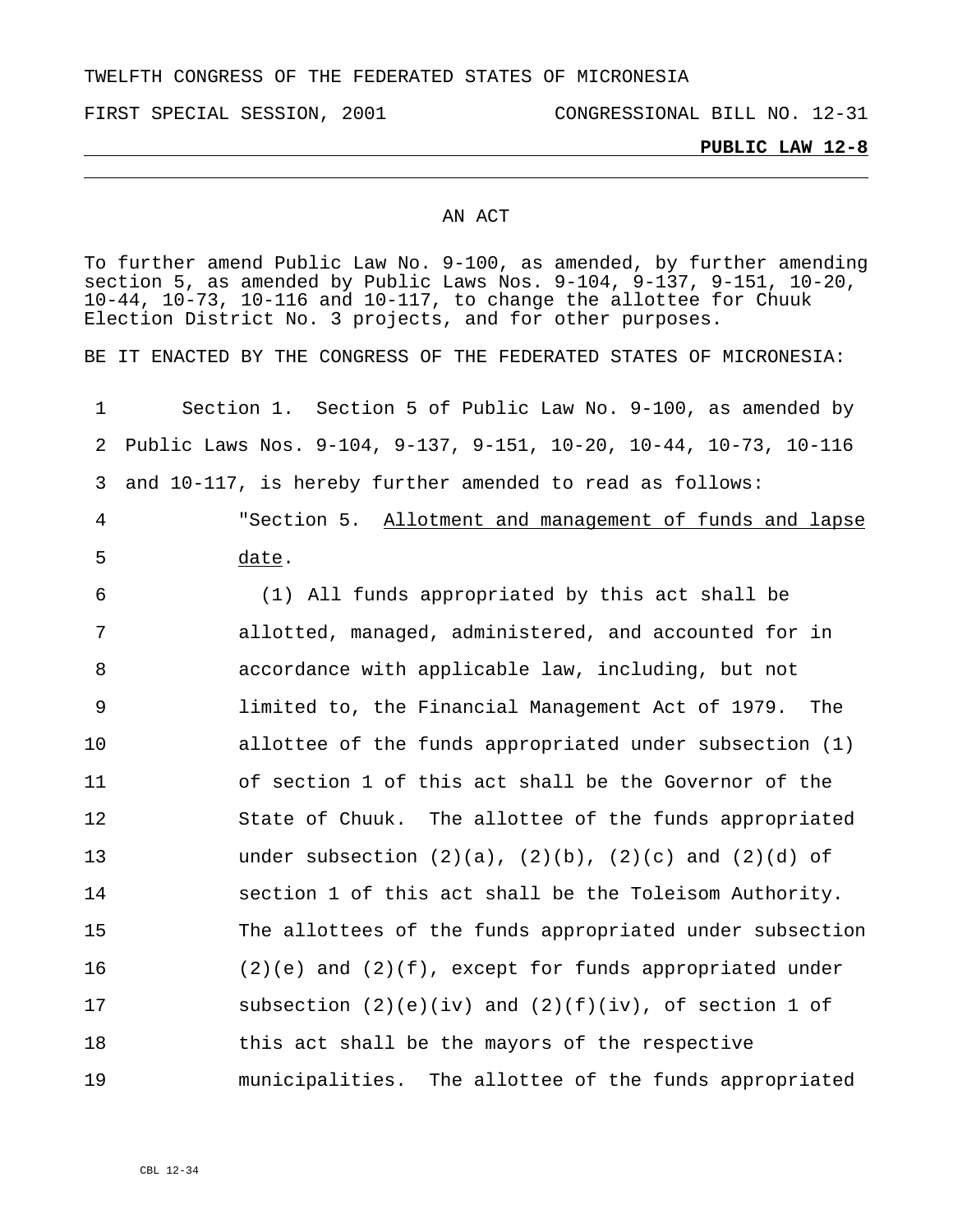## **PUBLIC LAW 12-8**

| $\mathbf 1$ | under subsection $(2)(e)(iv)$ , $(2)(f)(iv)$ , $(2)(g)$ , $(2)(h)$ |
|-------------|--------------------------------------------------------------------|
| 2           | and $(2)(i)$ of section 1 of this act shall be the mayor           |
| 3           | of Polle Municipality. The allottee of the funds                   |
| 4           | appropriated under subsection (3) of section 1 of this             |
| 5           | act shall be the Chuuk State Commission on Improvement             |
| 6           | Projects. The allottee of the funds appropriated under             |
| 7           | subsections (4) and (8) of section 1 of this act shall             |
| 8           | be the Northern Namoneas Development Authority. The                |
| 9           | allottee of the funds appropriated under subsection (5)            |
| 10          | of section 1 of this act shall be the Mortlock                     |
| 11          | Development Authority. The allottee of the funds                   |
| 12          | appropriated under subsection $(6)(a)$ of section 1 of             |
| 13          | this act shall be the Halls Project Coordinator.<br>The            |
| 14          | allottee of the funds appropriated under subsection                |
| 15          | $(6)(b)$ of section 1 of this act shall be the Weito               |
| 16          | Project Coordinator. The allottee of the funds                     |
| 17          | appropriated under subsections $(6)(c)$ and $(6)(d)$ of            |
| 18          | section 1 of this act shall be the Pattiw Development              |
| 19          | Authority. The allottee of the funds appropriated under            |
| 20          | subsection (6)(e) of section 1 of this act shall be the            |
| 21          | Northwest Islands Project Coordinator. The allottee of             |
| 22          | the funds appropriated under subsection (7) of section 1           |
| 23          | of this act shall be the Speaker of the Congress of the            |
| 24          | Federated States of Micronesia or the Speaker's                    |
| 25          | The allottee of the funds appropriated under<br>designee.          |

2 of 4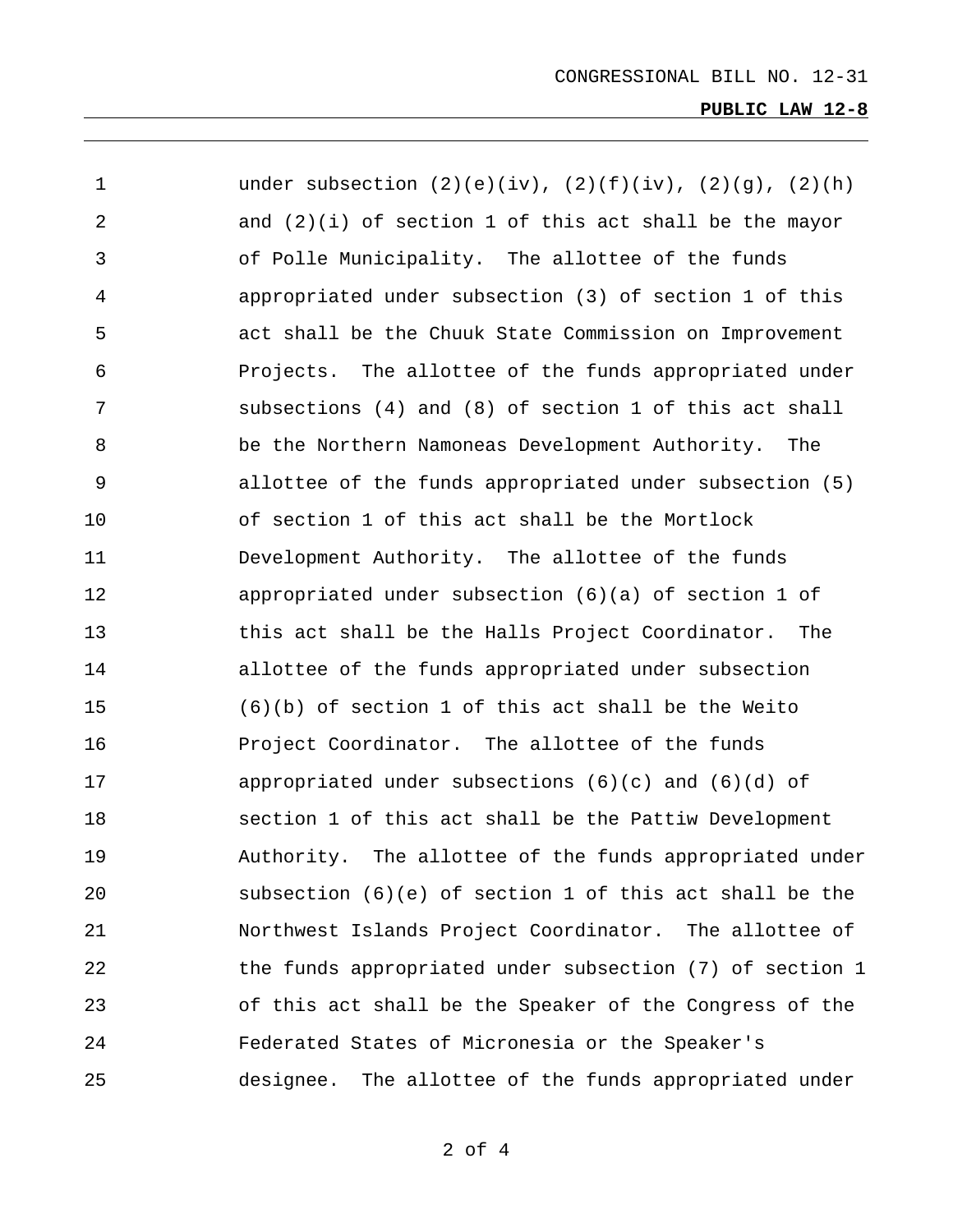| 1  | subsection (2) of section 2 of this act shall be the        |
|----|-------------------------------------------------------------|
| 2  | Chairman of the Kosrae Utilities Authority, and the         |
| 3  | allottee of the funds appropriated under subsection (9)     |
| 4  | of section 2 of this act shall be the Governor of the       |
| 5  | State of Kosrae. The allottee of the funds appropriated     |
| 6  | under subsection $(1)(a)(i)$ of section 3 of this act       |
| 7  | shall be the Mayor of Kolonia Town. The allottee of the     |
| 8  | funds appropriated under subsections (1)(a)(ii)a),          |
| 9  | $(1)(a)(ii)b$ , and $(1)(a)(ii)c$ of section 3 of this act  |
| 10 | shall be the Pohnpei Transportation Authority. The          |
| 11 | allottee of the funds appropriated under subsection         |
| 12 | $(1)(a)(ii)d)$ of section 3 of this act shall be the Chief  |
| 13 | Magistrate of Sokehs Municipality. The allottee of the      |
| 14 | funds appropriated under subsection $(1)(b)$ of section 3   |
| 15 | of this act shall be the Vice President of the Federated    |
| 16 | States of Micronesia or the Vice President's designee.      |
| 17 | The allottee of the funds appropriated under subsection     |
| 18 | $(2)(a)$ and $(2)(b)$ of section 3 of this act shall be the |
| 19 | Pohnpei Visitor's Bureau. The allottee of the funds         |
| 20 | appropriated under subsections (1) and (3) of section 4     |
| 21 | of this act shall be the Governor of the State of Yap.      |
| 22 | The allottee of all other funds appropriated by this act    |
| 23 | shall be the President of the Federated States of           |
| 24 | Micronesia or the President's designee. The allottees       |
| 25 | shall be responsible for ensuring that these funds, or      |

3 of 4